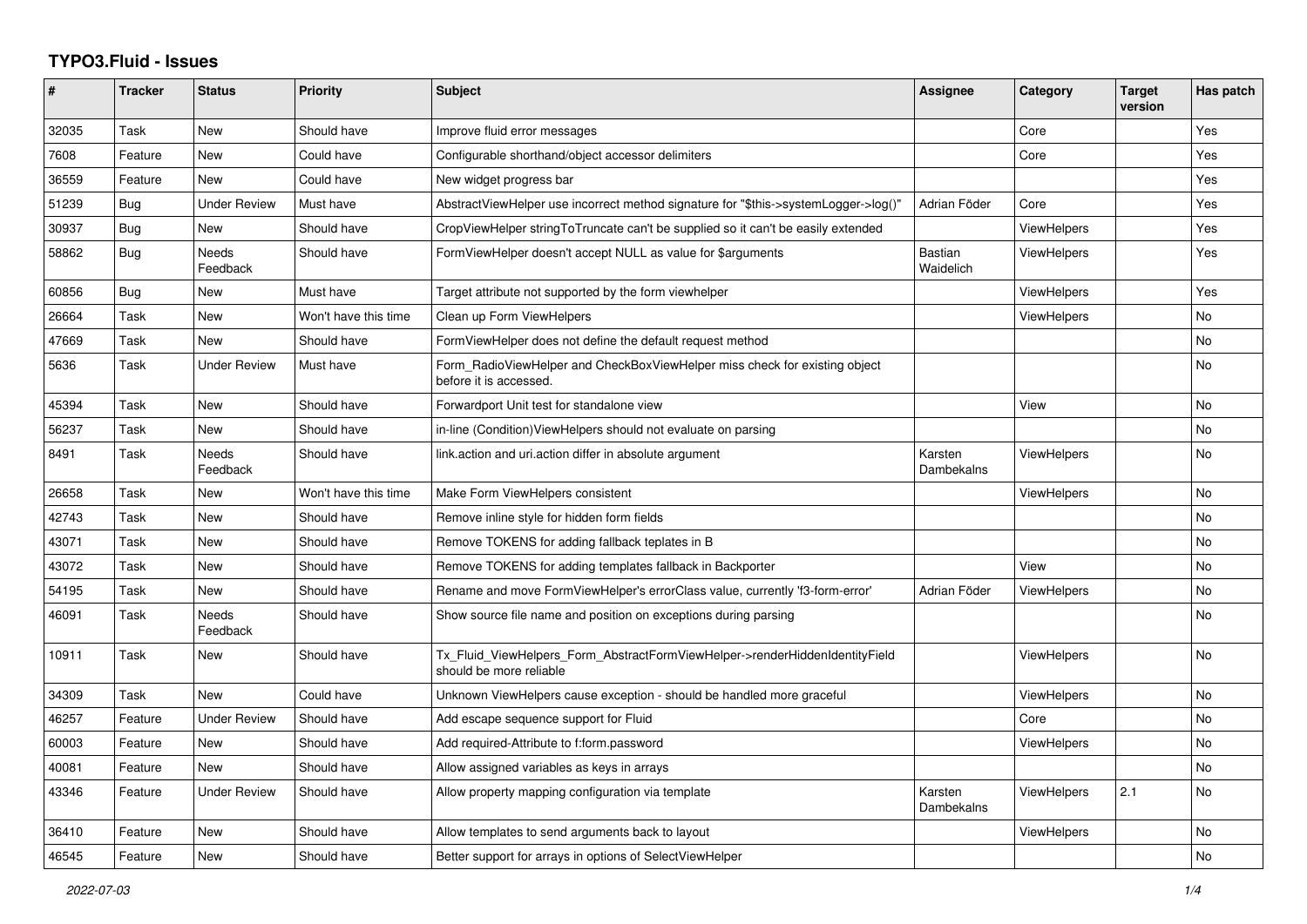| $\vert$ # | <b>Tracker</b> | <b>Status</b>       | <b>Priority</b> | <b>Subject</b>                                                                                              | Assignee               | Category           | Target<br>version | Has patch |
|-----------|----------------|---------------------|-----------------|-------------------------------------------------------------------------------------------------------------|------------------------|--------------------|-------------------|-----------|
| 3291      | Feature        | Needs<br>Feedback   | Should have     | Cacheable viewhelpers                                                                                       |                        |                    |                   | <b>No</b> |
| 60181     | Feature        | New                 | Could have      | Caching mechanism for Fluid Views/Templates                                                                 |                        | View               |                   | <b>No</b> |
| 38130     | Feature        | <b>New</b>          | Should have     | Checkboxes and multiple select fields should have an assignable default value                               |                        |                    |                   | No        |
| 52640     | Feature        | <b>Under Review</b> | Should have     | Create an UnlessViewHelper as opposite to the IfViewHelper                                                  | Marc Neuhaus           |                    |                   | No        |
| 3725      | Feature        | <b>New</b>          | Could have      | <b>CSS Engine</b>                                                                                           | Christian Müller       | <b>ViewHelpers</b> |                   | No        |
| 45153     | Feature        | New                 | Should have     | f:be.menus.actionMenuItem - Detection of the current select option is insufficient                          |                        |                    |                   | <b>No</b> |
| 62346     | Feature        | New                 | Could have      | f:comment should have high precende                                                                         |                        | Core               | 3.x               | No        |
| 31955     | Feature        | New                 | Should have     | f:uri.widget                                                                                                |                        | Widgets            |                   | <b>No</b> |
| 10472     | Feature        | <b>New</b>          | Could have      | Fluid Standalone distribution                                                                               |                        | Core               |                   | <b>No</b> |
| 37095     | Feature        | <b>New</b>          | Should have     | It should be possible to set a different template on a Fluid TemplateView inside an<br>action               | Christopher<br>Hlubek  |                    |                   | <b>No</b> |
| 51100     | Feature        | <b>New</b>          | Must have       | Links with absolute URI should have the option of URI Scheme                                                |                        | <b>ViewHelpers</b> |                   | No        |
| 33394     | Feature        | Needs<br>Feedback   | Should have     | Logical expression parser for BooleanNode                                                                   | Tobias Liebig          | Core               |                   | <b>No</b> |
| 30555     | Feature        | New                 | Could have      | Make TagBuilder more extensible                                                                             |                        | Core               |                   | No        |
| 42397     | Feature        | New                 | Should have     | Missing viewhelper for general links                                                                        |                        |                    |                   | No        |
| 5933      | Feature        | Accepted            | Should have     | Optional section rendering                                                                                  | Sebastian<br>Kurfuerst | <b>ViewHelpers</b> |                   | No        |
| 60271     | Feature        | New                 | Should have     | Paginate viewhelper, should also support arrays                                                             |                        |                    |                   | No        |
| 39936     | Feature        | <b>New</b>          | Should have     | registerTagAttribute should handle default values                                                           |                        | <b>ViewHelpers</b> |                   | No        |
| 33215     | Feature        | New                 | Should have     | RFC: Dynamic values in ObjectAccess paths                                                                   |                        |                    |                   | <b>No</b> |
| 8989      | Feature        | Needs<br>Feedback   | Could have      | Search path for fluid template files                                                                        |                        | View               |                   | <b>No</b> |
| 49756     | Feature        | <b>Under Review</b> | Should have     | Select values by array key in checkbox viewhelper                                                           |                        |                    |                   | <b>No</b> |
| 51277     | Feature        | New                 | Should have     | ViewHelper context should be aware of actual file occurrence                                                |                        |                    |                   | <b>No</b> |
| 28551     | <b>Bug</b>     | Accepted            | Should have     | (v4) backport VHTest                                                                                        | Sebastian<br>Kurfuerst |                    |                   | No        |
| 28554     | Bug            | New                 | Should have     | (v4) implement feature flag to disable caching                                                              |                        |                    |                   | No        |
| 28550     | Bug            | New                 | Should have     | (v4) make widgets cacheable, i.e. not implement childnodeaccess interface                                   |                        |                    |                   | No        |
| 28552     | <b>Bug</b>     | New                 | Should have     | (v5) write ViewHelper test for compiled run; adjust functional test to do two passes<br>(uncached & cached) |                        |                    |                   | <b>No</b> |
| 12863     | <b>Bug</b>     | New                 | Should have     | Attributes of a viewhelper can't contain a '-'                                                              | Sebastian<br>Kurfuerst | Core               |                   | No        |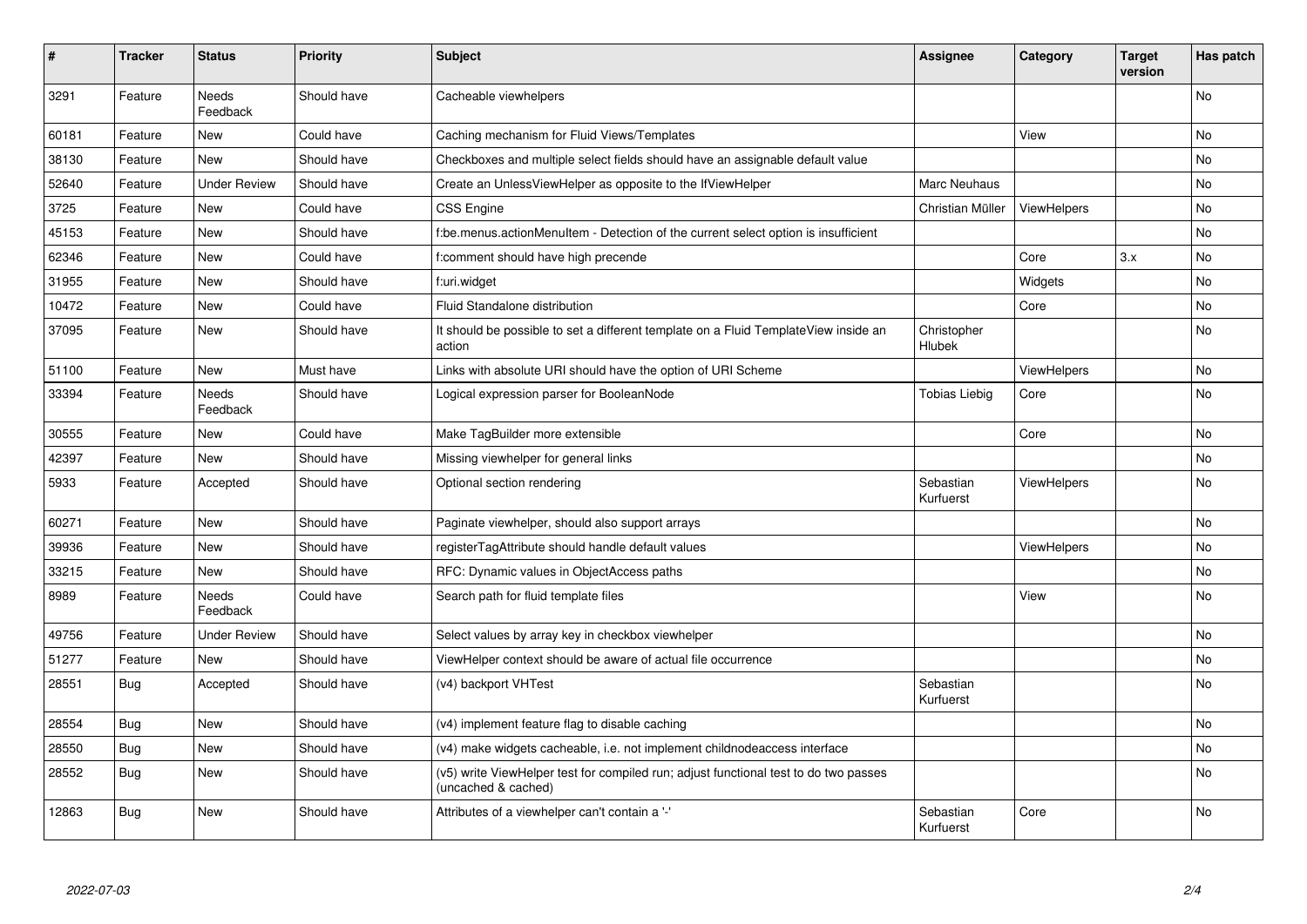| #     | <b>Tracker</b> | <b>Status</b>            | Priority    | <b>Subject</b>                                                                            | <b>Assignee</b>             | Category    | <b>Target</b><br>version | Has patch |
|-------|----------------|--------------------------|-------------|-------------------------------------------------------------------------------------------|-----------------------------|-------------|--------------------------|-----------|
| 36662 | Bug            | <b>Needs</b><br>Feedback | Should have | Checked state isn't always correct when property is collection                            | Kevin Ulrich<br>Moschallski | ViewHelpers | 1.1.1                    | <b>No</b> |
| 54284 | Bug            | New                      | Should have | Default Option for Switch/Case VH                                                         |                             | ViewHelpers |                          | <b>No</b> |
| 46289 | Bug            | <b>Needs</b><br>Feedback | Should have | Enable Escaping Interceptor in XML request format                                         |                             | View        | 2.0.1                    | <b>No</b> |
| 49600 | Bug            | New                      | Should have | f:form tag shown as a HTML on frontend                                                    |                             | ViewHelpers |                          | <b>No</b> |
| 58921 | Bug            | New                      | Should have | f:form.* VHs crash if NOT inside f:form but followed by f:form                            |                             |             |                          | No        |
| 37619 | Bug            | New                      | Should have | Fatal Error when using variable in name attribute of Section ViewHelper                   |                             | ViewHelpers |                          | No        |
| 49038 | Bug            | New                      | Must have   | form.select does not select the first item if prependOptionValue is used                  |                             |             |                          | No        |
| 8648  | Bug            | New                      | Should have | format.crop ViewHelper should support all features of the crop stdWrap function           |                             | ViewHelpers |                          | No        |
| 58983 | Bug            | New                      | Should have | format.date does not respect linebreaks and throws exception                              |                             |             |                          | No        |
| 59057 | Bug            | <b>Under Review</b>      | Must have   | Hidden empty value fields shoud be disabled when related field is disabled                | <b>Bastian</b><br>Waidelich | ViewHelpers |                          | No        |
| 28553 | Bug            | <b>New</b>               | Should have | improve XHProf test setup                                                                 |                             |             |                          | <b>No</b> |
| 57885 | Bug            | New                      | Must have   | Inputs are cleared from a second form if the first form produced a vallidation error      |                             |             |                          | No        |
| 55008 | Bug            | <b>Under Review</b>      | Should have | Interceptors should be used in Partials                                                   | Christian Müller            |             |                          | No        |
| 27607 | Bug            | New                      | Must have   | Make Fluid comparisons work when first element is STRING, second is NULL.                 |                             | Core        |                          | No        |
| 28549 | Bug            | New                      | Should have | make widgets cacheable, i.e. not implement childnodeaccess interface                      |                             |             |                          | No        |
| 40998 | Bug            | <b>Under Review</b>      | Should have | Missing parent request namespaces in form field name prefix                               | Sebastian<br>Kurfuerst      | ViewHelpers | 1.1.1                    | No        |
| 33628 | Bug            | Needs<br>Feedback        | Must have   | Multicheckboxes (multiselect) for Collections don't work                                  | Christian Müller            | ViewHelpers |                          | <b>No</b> |
| 40064 | Bug            | New                      | Must have   | Multiselect is not getting persisted                                                      |                             | ViewHelpers |                          | No        |
| 53806 | Bug            | <b>Under Review</b>      | Should have | Paginate widget maximumNumberOfLinks rendering wrong number of links                      | Bastian<br>Waidelich        | Widgets     |                          | <b>No</b> |
| 36655 | Bug            | New                      | Should have | <b>Pagination Links</b>                                                                   |                             | Widgets     |                          | No        |
| 45384 | Bug            | New                      | Must have   | Persisted entity object in widget-configuration cannot be deserialized (after reload)     |                             | Widgets     | 2.0.1                    | No        |
| 34682 | Bug            | <b>Under Review</b>      | Should have | Radio Button missing checked on validation error                                          |                             | ViewHelpers |                          | No        |
| 38369 | Bug            | New                      | Must have   | Resource ViewHelpers should not fall back to request package                              |                             | View        |                          | No        |
| 39990 | <b>Bug</b>     | New                      | Should have | Same form twice in one template: hidden fields for empty values are only rendered<br>once |                             | Core        |                          | No        |
| 65424 | Bug            | <b>Under Review</b>      | Should have | SelectViewHelper must respect option(Value Label)Field for arrays                         |                             | ViewHelpers |                          | No        |
| 44234 | Bug            | <b>Under Review</b>      | Should have | selectViewHelper's sorting does not respect locale collation                              |                             | ViewHelpers | 2.1                      | No        |
| 52591 | Bug            | New                      | Should have | The Pagination Widget broken for joined objects                                           |                             |             |                          | No        |
| 3481  | <b>Bug</b>     | New                      | Should have | Use ViewHelperVariableContainer in PostParseFacet                                         |                             | Core        |                          | No        |